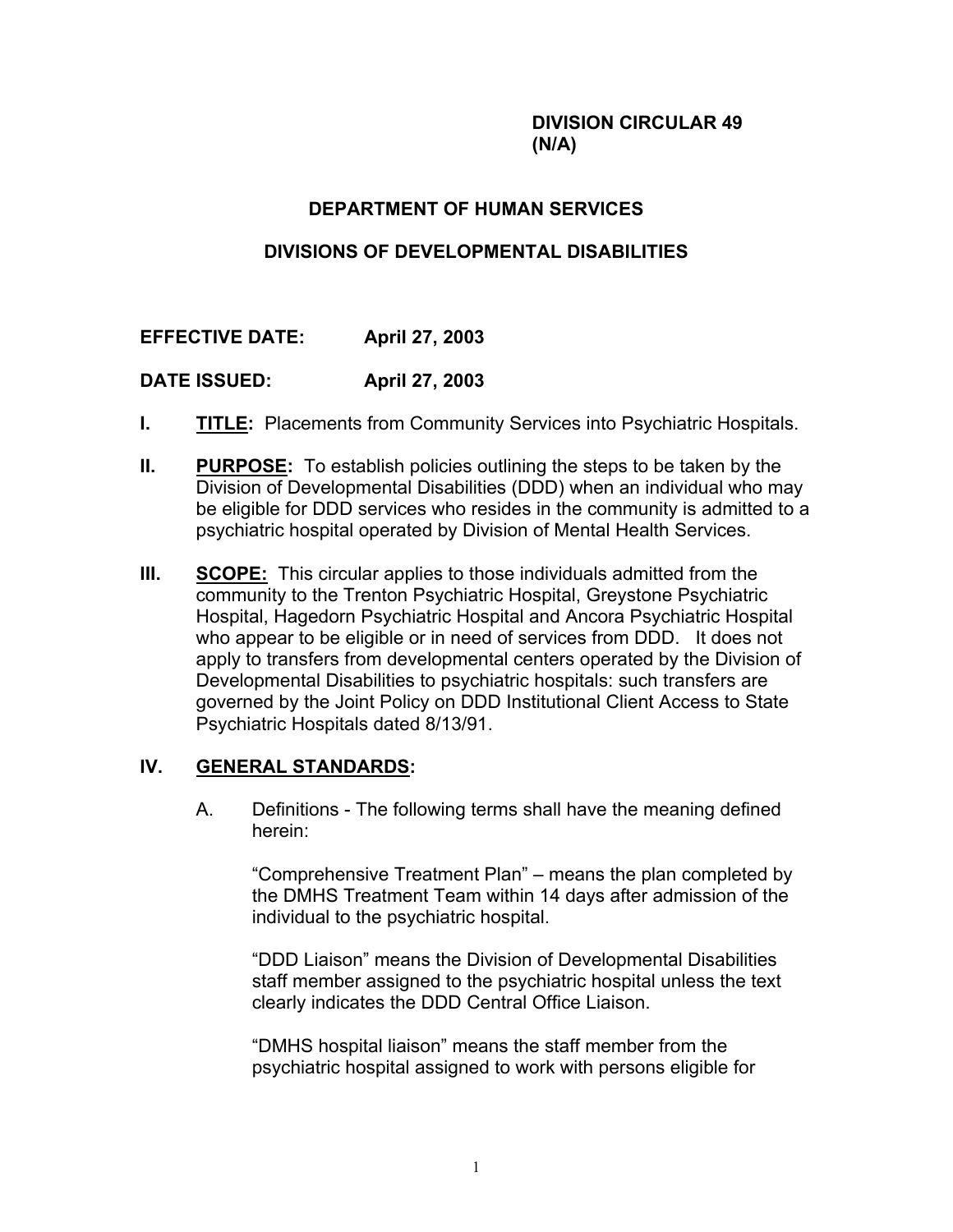services from the Division of Developmental Disabilities unless the text clearly indicates the DMHS Central Office Liaison.

"In need of involuntary commitment," in this agreement, means the person is dangerous to self, to others or property because of a mental illness, is unwilling to be admitted to a psychiatric facility voluntarily for care, and needs care at a psychiatric facility because other services are not appropriate or available to meet the person's mental health care needs.

"Treatment Team" means the organized group of clinical staff who are responsible for the treatment of specific psychiatric hospital patients. Members of the team meet to share their expertise with one another; to develop and implement treatment plans; to monitor patient progress; to reassess and make adjustments in treatment plans, as needed; and to plan discharge or aftercare. Patients are also members of their specific treatment teams and participate in the development of their treatment plan to the extent that their clinical condition permits. In psychiatric hospitals, a Treatment Team will normally include a psychiatrist and a nurse and other staff as necessary to the recovery and responsible discharge of the patient.

- B. DDD will assign one staff member (the DDD liaison) as liaison to each psychiatric hospital. In the event the DDD liaison cannot be reached, the DDD Regional Administrative Practice Officer should be contacted.
- C. DMHS will assign a staff member (the hospital liaison) at each psychiatric hospital to act as a liaison to the DDD. In the event that the hospital liaison cannot be reached, the Medical or Clinical Director of the psychiatric hospital should be contacted.
- D. The Director of DDD and the Director of DMHS shall advise each other of any changes made in the list of staff assigned under this agreement.

### **V. PROCEDURES**

### **A. ADMISSIONS TO PSYCHIATRIC HOSPITALS**

1. Following an admission of an eligible individual to one of the psychiatric hospitals, or the identification of an already admitted individual as someone who would meet eligibility requirements to receive services from DDD, the Treatment Team at the psychiatric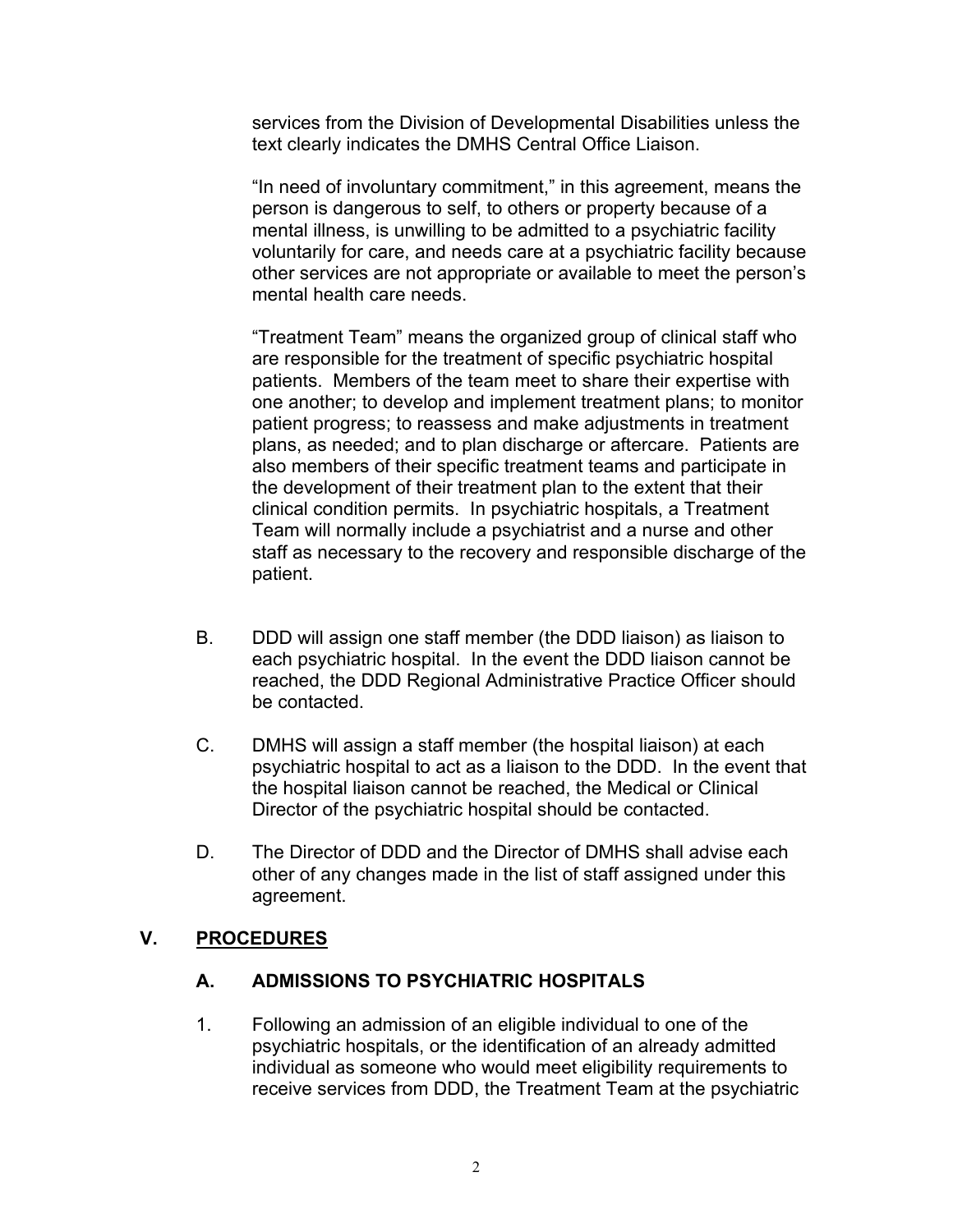hospital shall reach out to the DMHS hospital liaison, who will contact the DDD liaison to determine whether the individual is receiving services, is known to DDD or in the application process.

- 2. Where the person is receiving DDD services in the community at the time of admission to the psychiatric hospital, the DDD liaison shall be present at the initial Comprehensive Treatment Plan meeting and both Divisions shall proceed according to the PLACEMENT PLANNING section of this agreement.
- 3. If the person is not known to DDD, the DDD liaison will within two working days, advise the hospital liaison of the name, address, and phone number of the appropriate intake worker to take an application for eligibility.
	- a. The Treatment Team shall assist the individual in making initial contact to apply for DDD services.
	- b. The Treatment Team shall determine if there is a guardian.
	- c. An application may be filed by the individual or his or her legal guardian.
	- d. When the application is made by the individual, the Treatment Team shall notify the hospital liaison who shall notify the DDD intake worker.
	- e. The DMHS hospital liaison shall provide the following information to the intake worker as it is available.
		- i. Medical documentation of a disability prior to age 22;
		- ii. All available psychological evaluation(s);
		- iii. Child Study Team or school reports/learning evaluations;
		- iv. Psychiatric evaluation(s);
		- v. Neurological evaluation(s):
		- vi. Division of Vocational Rehabilitation records or evaluation(s);
		- vii. Physical /Occupational therapy evaluation(s);
		- viii. Speech/hearing evaluation(s);
		- ix. Photocopy of birth certificate;
		- x. Photocopy of Social Security Card;
		- xi. Photocopy of Letters of Guardianship;
		- xii. Permanent Resident Alien (green card) or certificate of US Citizenship.
- 4. The DMHS hospital liaison shall assist, where possible, in identifying or providing the needed records. Where the hospital liaison, after a good faith effort, cannot obtain all documents, DDD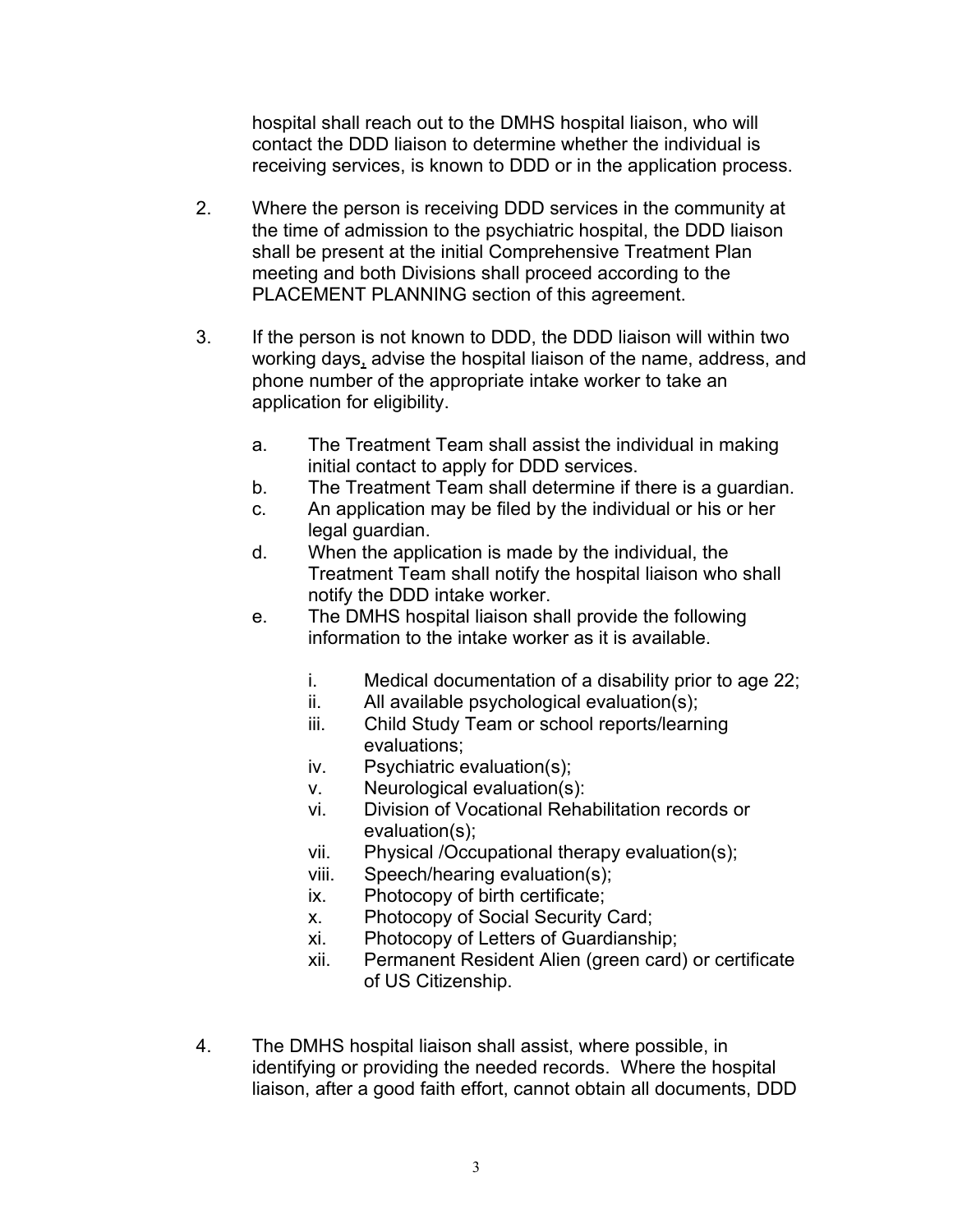shall be responsible to attempt to obtain the missing required documents.

- 5. The DMHS hospital liaison shall enter the application into the DMHS Oracle database and progress will be tracked by the DMHS hospital liaison and DMHS Regional Coordinator/Manager every month.
- 6. Upon receipt of the application, the designated DDD intake worker shall advise the hospital liaison as soon as possible as to what additional information will be required to make a determination of eligibility.
- 7. DDD shall make every effort to provide a decision within 30 days of receipt of a completed application package. The DDD intake worker shall advise the hospital liaison in writing every 30 days as to the status of the application. At any point after the initial 30 days, if the hospital liaison is not satisfied that the client's application is proceeding satisfactorily, the hospital liaison may notify the DDD liaison that the application is considered disputed.
- 8. If a person is found ineligible for DDD services, only the individual or his or her legal guardian may appeal.
- 9. For individuals in the application process, steps 5-9 above shall be followed.
- **B. PLACEMENT PLANNING** is a joint responsibility of both DDD and DMHS when a person is appropriately committed to a DMHS facility and is also eligible for DDD services. Such a person will be considered a DDD client. There may also be instances where, even when the person is eligible for DDD services, the individual should continue to receive services from DMHS related to his or her psychiatric condition
	- 1. Once it is established that an individual is eligible for DDD services, a DDD case manager shall attend treatment team meetings at the psychiatric hospital at least quarterly and will be available to meet with the eligible person at least monthly.
	- 2. DDD shall begin to develop a placement plan, which may include, but is not limited to, placement in a developmental center or placement in the community. Planning will begin upon admission or determination of eligibility, whichever occurs later. The DMHS hospital liaison and treatment team shall assist with referrals to appropriate community mental health services or arrange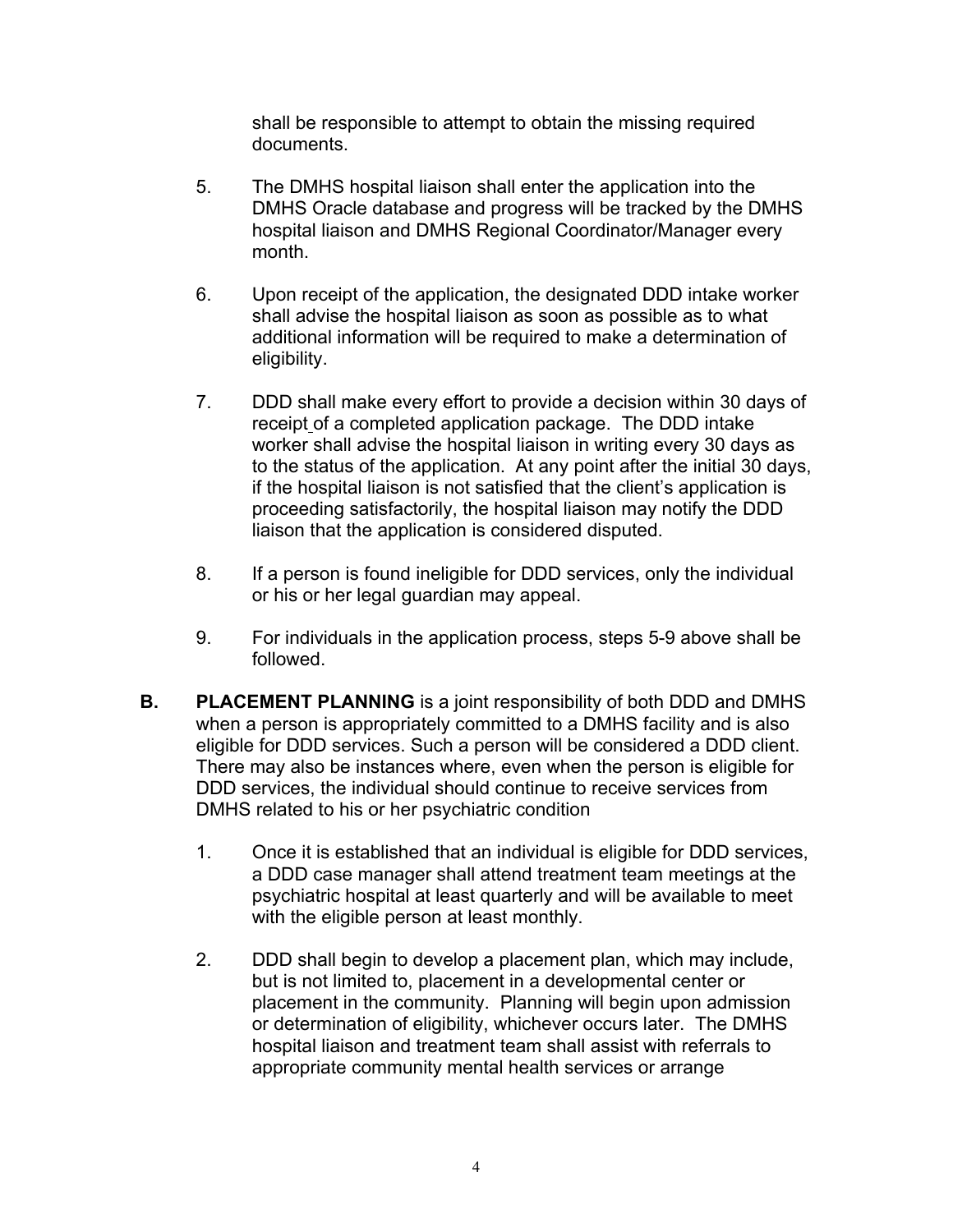consultation with developmental center staff as required to manage the individual's mental health needs after the hospitalization.

- 3. An Integrated Case Management Service referral shall be made by the treatment team, and appropriate community liaison and support staff shall meet with the treatment team to deal with mental health issues, explore needed cross training, and assure a smooth transition to the community placement where appropriate. The involvement by ICMS shall be indicated in the treatment team notes or discharge plan.
- 4. A person who is eligible shall be returned to his or her previous DDD placement.
- 5. A person who was previously living independently or with family shall be returned if he or she desires to return. DDD and DMHS shall work cooperatively to provide those supports which will allow such a return.
- 6. Where there was no previous DDD community placement, or the person cannot return to the previous DDD or other placement, and the person would otherwise be homeless or could not safely live independently or with his or her family even with DDD or DMHS supports, the person shall be offered a DDD funded placement within a reasonable time once he or she is no longer in need of involuntary commitment.
- 7. Court hearing coordination shall be accomplished as follows:
	- a. The psychiatric hospital court coordinator will send the court schedule to the DMHS hospital liaison.
	- b. The DMHS hospital liaison will review the list of patients and identify those who are DDD eligible or who have applied for eligibility and will provide, by facsimile, to the DDD liaison and Regional APO a schedule of court hearings.
	- c. The DMHS and DDD liaisons shall confer in person, by telephone or by email at least 3 working days prior to the next court hearing to review the progress and position of each Division. These conversations shall be documented as deliberative discussions in the record of both agencies. If there are issues that may involve the court requesting the testimony of DDD staff, the liaisons will contact the Office of Legal and Regulatory Liaison to assure that legal advice is solicited jointly where necessary.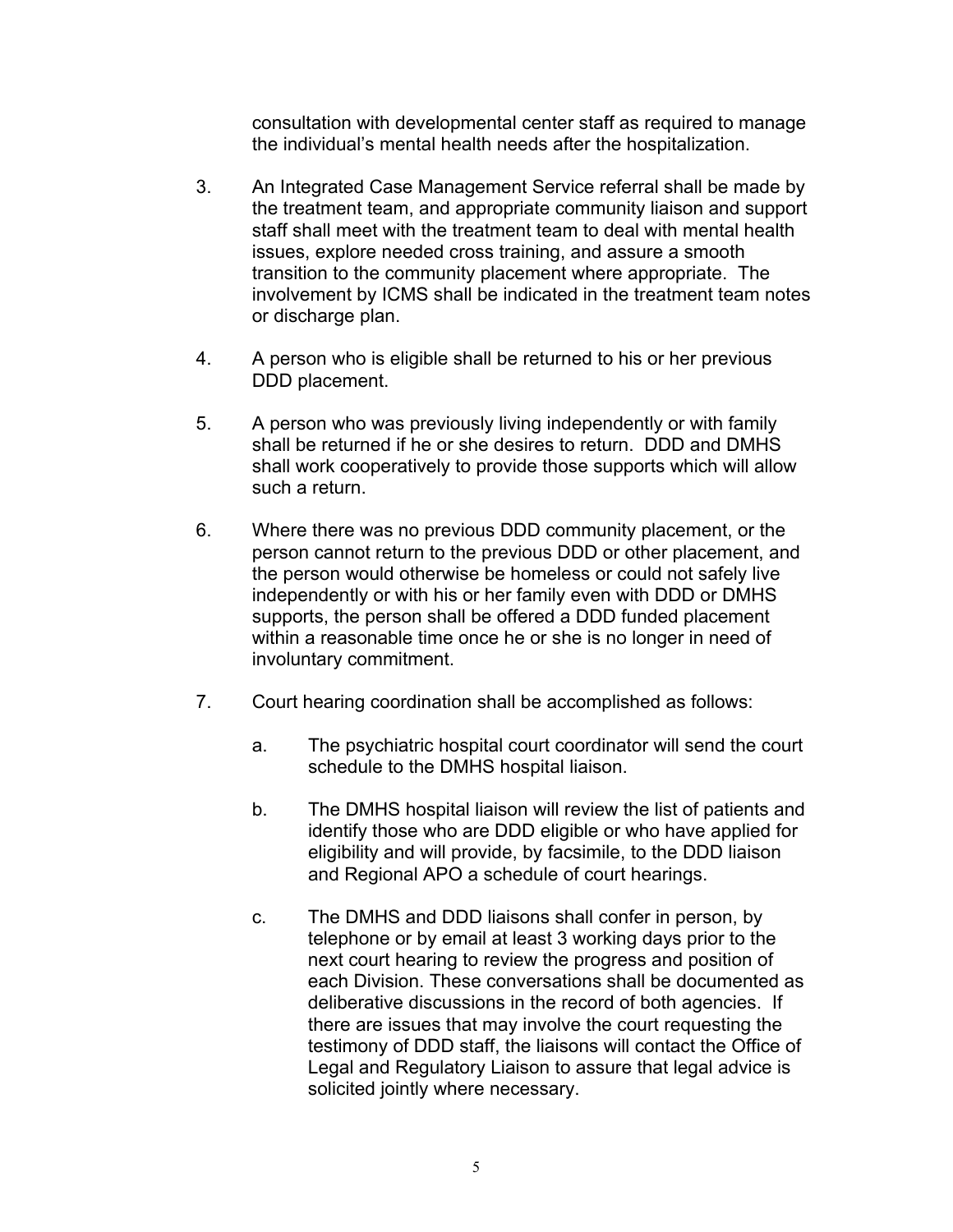# **C. CONDITIONAL EXTENSION PENDING PLACEMENT (CEPP)**

- 1. If the physician plans to recommend at a commitment hearing that the court discharge the patient or place the patient on CEPP status, the DDD liaison shall be notified of that recommendation as soon as it is documented in the chart, and in no case less than 3 working days before the hearing.
	- a. If the DDD liaison has concerns about the CEPP recommendation, those concerns shall be brought to the immediate attention of the hospital liaison.
	- b. If the liaisons are unable to resolve the matter, it shall be referred to the Assistant Directors for resolution.
	- c. The Division Directors shall be provided a summary report of the resolution by the Assistant Directors.
- 2. If a committing court orders CEPP status or discharge, the hospital and DDD liaisons shall meet with the treatment team as soon as possible. The liaisons will together approve a plan for placement, including a tentative timetable.
- **D. DISPUTE RESOLUTION** Where there are disagreements between DDD and DMHS either about eligibility, Commitment Extended Pending Placement status or placement planning, the dispute resolution process shall be followed. Whenever the treatment team feels the time lapse between referral and placement or eligibility is causing decompensation or deterioration of progress in the patient's condition, the delay shall be deemed to be an inability to place or a probable denial of eligibility, and the team shall refer the case for dispute resolution.
	- **1**. **ELIGIBILITY DISPUTES** It is the intention of both divisions that if the individual appears ineligible, DDD shall so inform DMHS and any dispute shall be resolved before eligibility is formally denied:
		- a. The DDD liaison shall advise the DMHS hospital liaison of the probable finding of ineligibility and the reasons the person is not eligible for services as soon as the decision to deny eligibility is made.
		- b. The DMHS hospital liaison shall advise the Treatment Team of the probable ineligibility finding. If the Treatment Team disagrees with the finding, a request for dispute resolution may be sent by the DMHS hospital liaison, through the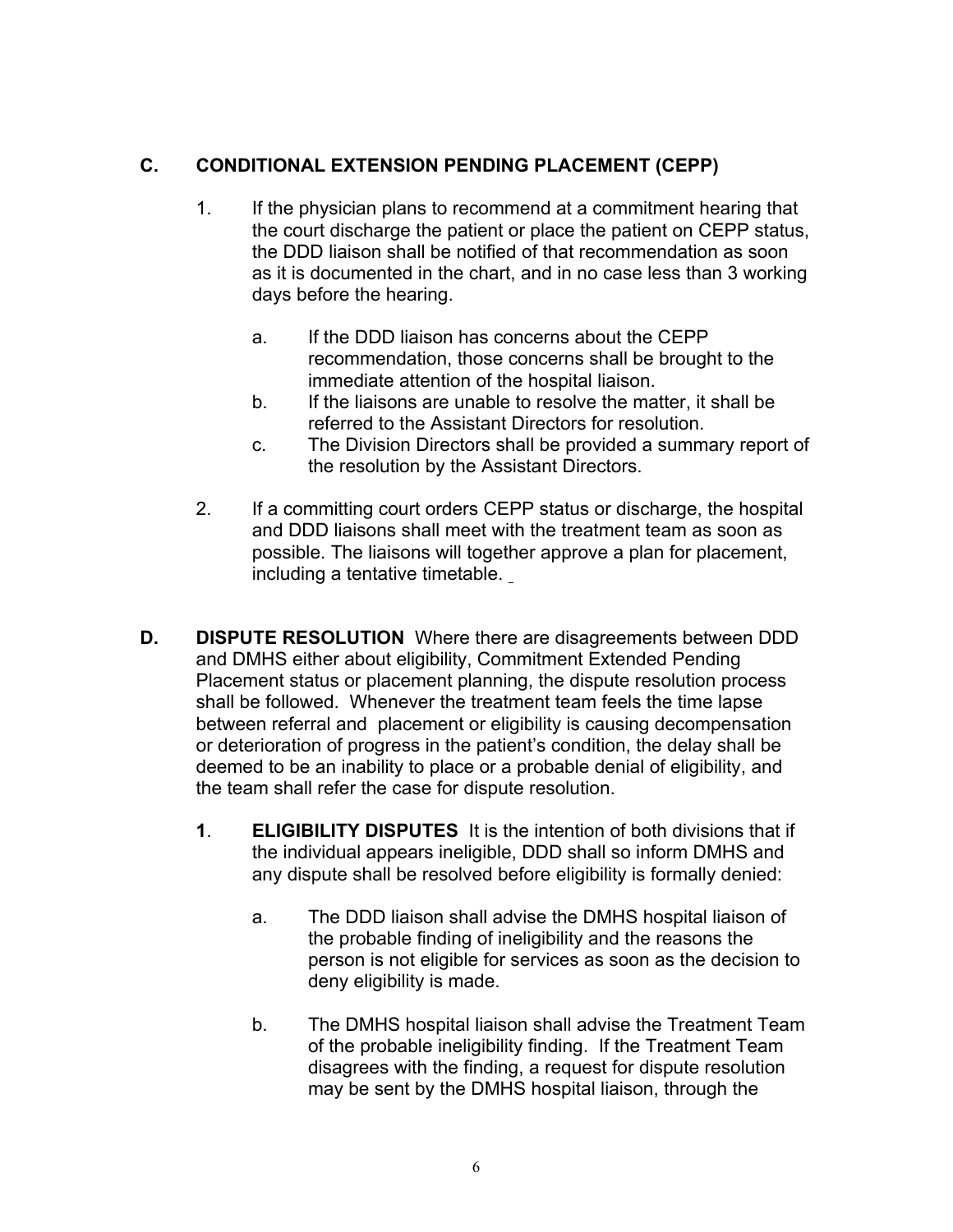hospital CEO, to the DDD Regional Administrator and the DMHS Regional Coordinator or Manager within 10 working days from the date probable denial is communicated to the Treatment Team.

c. The DDD Regional Administrator shall review the request and initiate a discussion of the matter with the DMHS Regional Coordinator/Manager within 10 working days from the date received. If the matter is resolved at this level, the DDD Regional Administrator will communicate the resolution to the individual, the Treatment Team and liaisons.

> If the matter is unresolved on the  $11<sup>th</sup>$  working day, the DMHS Regional Manager/Coordinator and DDD Regional Administrator will refer the matter to the appropriate Assistant Directors in DMHS and DDD, who will attempt to resolve the eligibility question. If their decision is that the individual is eligible for DDD services, they will communicate the resolution to the individual, the Treatment Team and the liaisons and placement planning will proceed. If their decision is that the person is ineligible for DDD services or if no resolution can be made at this level, DDD will formally deny eligibility and the denial will be communicated to the individual, the Treatment Team and the liaisons. The Division Directors will be provided by the Assistant Directors with a summary report of the process and outcome. The DMHS hospital liaison will discuss with the individual his/her right to appeal the finding. DMHS will proceed to seek mental health services in the community to effect the most appropriate placement.

### **2. PLACEMENT DISPUTE RESOLUTION**

a. The DMHS hospital liaison shall consult with the DDD liaison about any issues that are impeding placement and the likely time frame for resolving these issues. The DMHS hospital liaison shall advise the Treatment Team of the response. If the Treatment Team disputes either the issues or the timeframe, a request for dispute resolution shall be filed by the DMHS hospital liaison, through the Chief Executive Officer (CEO), with the DDD Regional Administrator and the DMHS Regional Coordinator or Manager within 10 working days from the date the reason for the delay is communicated to the Treatment Team.